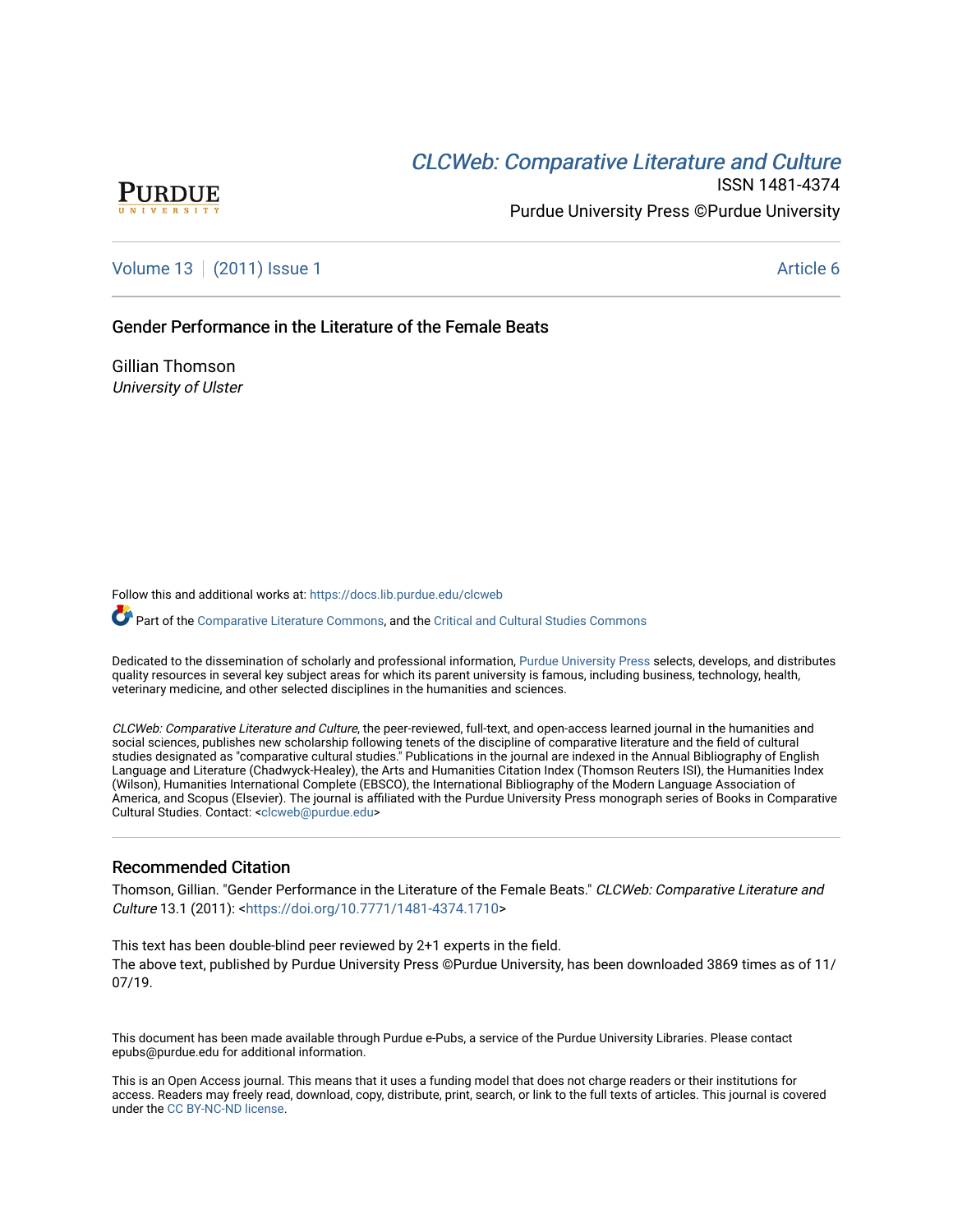**PURDUE** 

UNIVERSITY PRESS <http://www.thepress.purdue.edu>



ISSN 1481-4374 <http://docs.lib.purdue.edu/clcweb> Purdue University Press ©Purdue University

CLCWeb: Comparative Literature and Culture, the peer-reviewed, full-text, and open-access learned journal in the humanities and social sciences, publishes new scholarship following tenets of the discipline of comparative literature and the field of cultural studies designated as "comparative cultural studies." In addition to the publication of articles, the journal publishes review articles of scholarly books and publishes research material in its Library Series. Publications in the journal are indexed in the Annual Bibliography of English Language and Literature (Chadwyck-Healey), the Arts and Humanities Citation Index (Thomson Reuters ISI), the Humanities Index (Wilson), Humanities International Complete (EBSCO), the International Bibliography of the Modern Language Association of America, and Scopus (Elsevier). The journal is affiliated with the Purdue University Press monograph series of Books in Comparative Cultural Studies. Contact: <clcweb@purdue.edu>

#### Volume 13 Issue 1 (March 2011) Article 6 Gillian Thomson, "Gender Performance in the Literature of the Female Beats"

<http://docs.lib.purdue.edu/clcweb/vol13/iss1/6>

Contents of CLCWeb: Comparative Literature and Culture 13.1 (2011) <http://docs.lib.purdue.edu/clcweb/vol13/iss1/>

Abstract: In her article "Gender Performance in the Literature of the Female Beats" Gillian Thomson examines the re-negotiation of gender boundaries within Joyce Johnson's Minor Characters and Hettie Jones's Drive poems; secondary to this is how the male Beats demonstrate a more concrete, dichotomous version of such gender categories. Thomson intend to demonstrate how the women often write themselves into Beat history and how their revised performance of gender modifies the normative tropes regarding females within the Beat enclave. The theoretical backdrop focuses on how language not only records or expresses reality, but also shapes it. This is a decidedly poststructuralist reading of two excerpts of what could be called a minor literature; the women of the Beat generation appear as a subculture within a subculture. Thus, this is a project of reconstruction via the opening up of new subjective voices within this relatively obscure milieu of post-war poetics.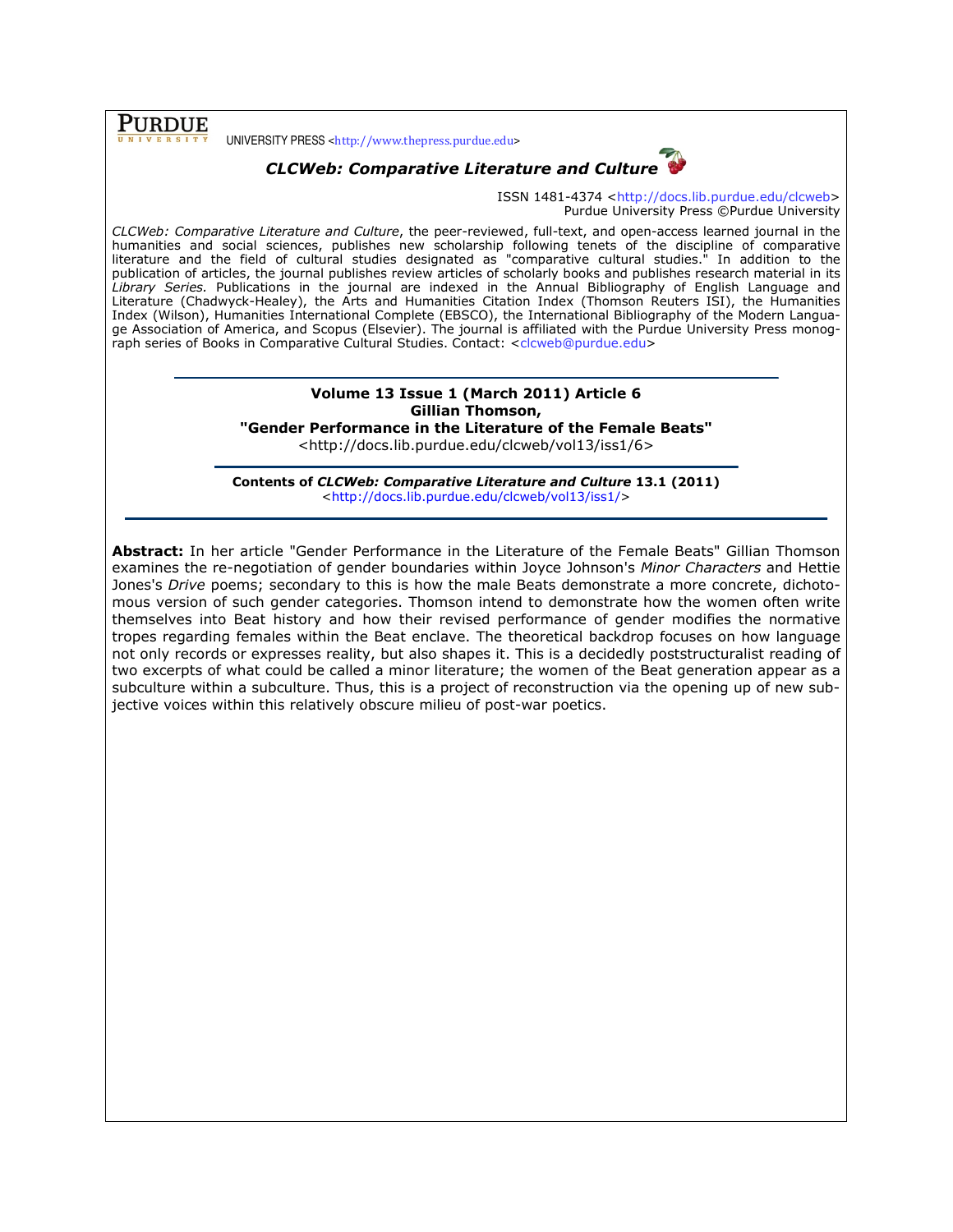## Gillian THOMSON

### Gender Performance in the Literature of the Female Beats

In this article I analyze the performance of gender as espoused in the literature of the female Beats. It aims to demonstrate how the writers inscribed themselves into the Beat legacy from a unique perspective  $-$  the perspective of the marginalised feminine presence within the movement. If we perceive censorship as a mode which actively seeks to exclude some citizens (as opposed to passively legitimising boundaries of expression for all citizens), then we may suppose that "censorship is not primarily about speech, that it is exercised in the service of other kinds of social aims, and that the restriction of speech is instrumental to the achievements of other, often unstated, social and state goals" (Butler, *Excitable Speech* 132). One such unstated goal is "the insistence that certain kinds of historical events only be narrated one way" (Butler, Excitable Speech 132). In a way, the voice of the female Beat has been censored by historians, scholars and indeed the male Beat, perhaps to serve the larger goal of phallogocentrism. Thus, the purpose of this discussion is to assess how the poststructuralist conception of performative gender, an examination most often connected to the scholar Judith Butler, can be applied to literature of the female Beats.

For the female Beats, this gender performance appears time and time again as a necessary performance, a performance of survival. At times it also presents itself as a notable deviation from the normative performance of the female gender, if we consider the familiar trope of the 1950s woman sacrificing her own ambitions in lieu of a secure marriage and lifestyle centred on the family. Conversely, the female Beats (Diane di Prima and Janine Pommy Vega for example) left a secure home and family in search of a poetic Renaissance with an air of camaraderie. Of course, it would be naive to assume that this trope is an entirely accurate reflection of a woman in post-war America, as William H. Young and Nancy K. Young have observed in The 1950s: American Popular Culture Throughout His $tory - by referring to statistical data they present a counter-attack to the television imagery of the$ stay-at-home, domestic goddess, adorned with a pearl necklace. The statistical evidence they offer describes how, contrary to popular belief, there were actually more women in employment throughout the 1950s than in World War II, where the normative assumption suggests that after the war, the majority of female employees once again took their place in the home (Young and Young 11). Nonetheless, it is the most pervasive representation of 1950s women and even subtly infiltrates today's culture, which still pays tribute to the elegance and sophistication of this historical stereotype, evident in cultural texts ranging from Fairy Liquid adverts to the burlesque dancer Dita von Teese. Thus, my aim is not to present a fictitious, polarised boundary between what we might call the Squares and the Beats, or the female bohemian author versus the 1950s housewife, or even the female Beat author versus the male Beat author, as this is a gross over-generalisation of the much more complex situation at hand. Instead, I intend to deconstruct the boundary between these (superficially) opposing poles of American culture and demonstrate the overlap and mutual dependence which exists between the periphery and the mainstream as a means of gauging the specifically female contribution to the multi-dimensional and sometimes contradictory literary aesthetics of the Beat authors themselves.

Helen McNeil argues that "the Beats have never been seen as a movement engaging with women or responsive to feminist critique; even revisionist literary history has had little to say about gender and the Beats. To put it bluntly, everyone knows they were sexist, so why bother" (178). In response to this there is much to say about gender and the Beats, and a lot of this poses a challenge to the normative scholarly representation of Beat literature and culture. My analysis demonstrates a with textual examples to look at the Beats and decentralize this overplayed notion of rampant misogyny within the group. Consider, for example, Anne Waldman's perspective which undermines the general assumption that female authors during this time were malnourished — metaphorically — by their male counterparts: "I was treated extremely well by male literary 'elders.' I have studied and absorbed and benefited by the wisdom of their own writing and activity in the world. This friendship and support has been a real blessing. I hung out with them, worked with them, travelled with them with equal billing as a poet, and have never felt an ounce of condescension" (Waldman 289). Waldman declares that there was nothing underhand about the male treatment of the female literary figure and goes as far as to embellish the idea of the men as her mentors, absorbing their aesthetics as a benefit to her own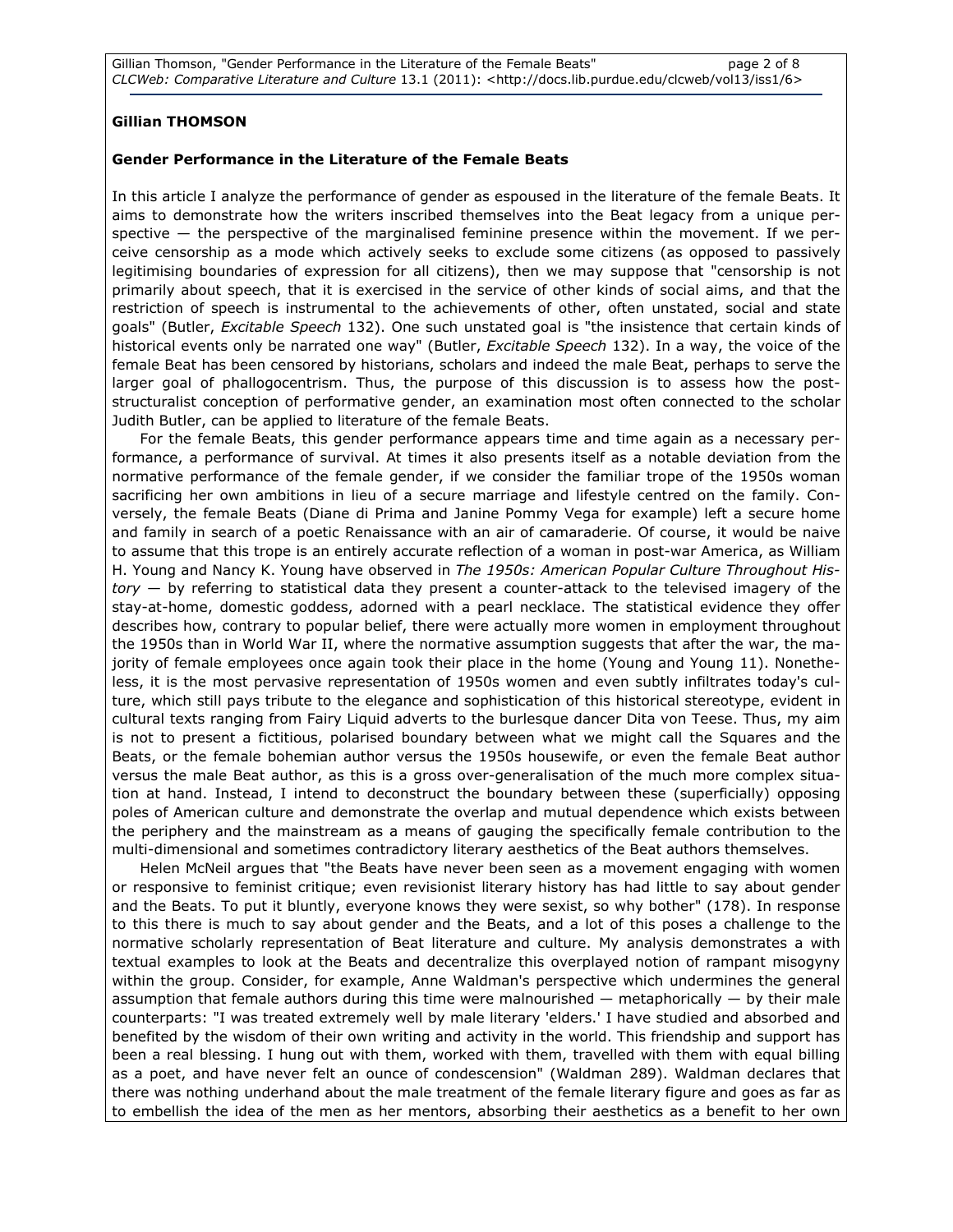creations. Waldman's declaration juxtaposes with Carolyn Cassady's main narrative praxis in Off the Road, which situates the female solely as a sexual commodity or outsider to the burgeoning creativity of the male Beats. Thus, it is evident that there are divergent perspectives on the relative status and appreciation of the women within the Beat and other overlapping avant-garde movements (the San Francisco Renaissance, the Duncan/Spicer circles, for example). Nonetheless, the fact remains that, encouraged by their male peers or not, the female authors have been catapulted into relative obscurity for reasons unknown and widely debated. Within the Beat generation itself, the three main writers who receive most critical attention are three men: Ginsberg, Burroughs, and Kerouac. Most biographical or encyclopaedic material tends to offer these names (with the occasional reference to Corso, Snyder, or Cassady) to define the key literary figures of the Beat movement. There is an abundance of critical monographs which focus on these three acknowledged authors — especially Kerouac, who is considered the founding figure of the movement — but a rarity of such monographs which focus on a single female author and one example is Jennie Skerl's analysis of Jane Bowles in A Tawdry Place of Salvation: The Art of Jane Bowles. As well as this, if one were to compare the circulation of the literary texts themselves, much female Beat authorship is out of print and notoriously difficult to find. For example, Joanne Kyger's and Jack Kyger's Tapestry and the Web is out of print, but perhaps more significant is the fact that her Strange Big Moon: The Japan and India Journals 1960-1964, which chronicle her experiences with male Beats Allen Ginsberg and her then-husband Gary Snyder, is more readily available. This suggests that readers of female Beat literature (as well as scholars), tend to read such pieces to find out more about the men or the women in their relationship to (or with) the men. Thus, the obscurity of these women can be explained not only by the notion of the boy gang so favoured (and indeed articulated in correspondence between Ginsberg and John Clellon Holmes) by the male Beats, but by the limitations imposed on these women by readers or scholars themselves.

By contrast, works such as Kerouac's On The Road and A Coney Island of the Mind by Lawrence Ferlinghetti (one of the best-selling poetry books ever published) and other texts penned by male Beats are thought of as seminal and a focal point of the movement, evident when we consider the new editions and versions in circulation; for example, the 50th anniversary or scroll editions of On The Road as well as a 50th anniversary edition of A Coney Island of the Mind. Thus, with this in mind, my discussion employs post-structuralist questions of gender performativity to engage with how these women create an identity for themselves within a movement which has typically excluded them. The position adopted is as varied as the diversity of styles existent within the female Beat literary framework. They sometimes re-write the male story from a feminine perspective, as is the case with Joanne Kyger's Strange Big Moon. On other occasions, they situate themselves more centrally within the movement by appropriating the behaviour of the male Beat and adopting a masculine perspective. Furthermore, at times they intentionally remain as observers, as is the case with Joyce Johnson in her text Minor Characters. Johnson perceives her spectator position as one which enables her to comment more objectively on the framework in which she has chosen to exist on the edge: "The role of observer has its advantages. You may play as much a part in the group as you wish, but when you are drawn in a little too tightly, you can always say 'Well after all, I'm just an observer,' and step back into safety again" (84). Johnson's choice to exist on the periphery of the avant-garde (this particular example depicts Alex Greer and the people which gather around him, which include Elise Cowen, Johnson's Barnard classmate and one of Ginsberg's lovers) empowers her to remain detached and objective while also being included in what she calls "the community" (Johnson 83). Thus, contrary to the popularised trope of Beat women (in this particular instance I refer to both the authors and bystanders of the movement who participated in their dress, mannerisms and hang-outs, and perhaps would be more accurately, though derogatively, labelled "beatniks") as silent, ghostly apparitions dressed in black, coffee and cigarette in hand, Johnson suggests that she chooses to remain silent as a means of empowering herself to observe about the occurrences within the movement as opposed to becoming too attached or involved.

This idea of female silence speaks volumes when we consider the logocentric perception of speech as the preferred form of communication, being closer to the truth than the written word which falls prey to multitudinous interpretations which can completely elude or bypass the author's intentions. Thus, Johnson posits her own protest of silence by actively excluding herself from the movement, and relies on the reader to form their own assumptions. Of course, the text itself juxtaposes this idea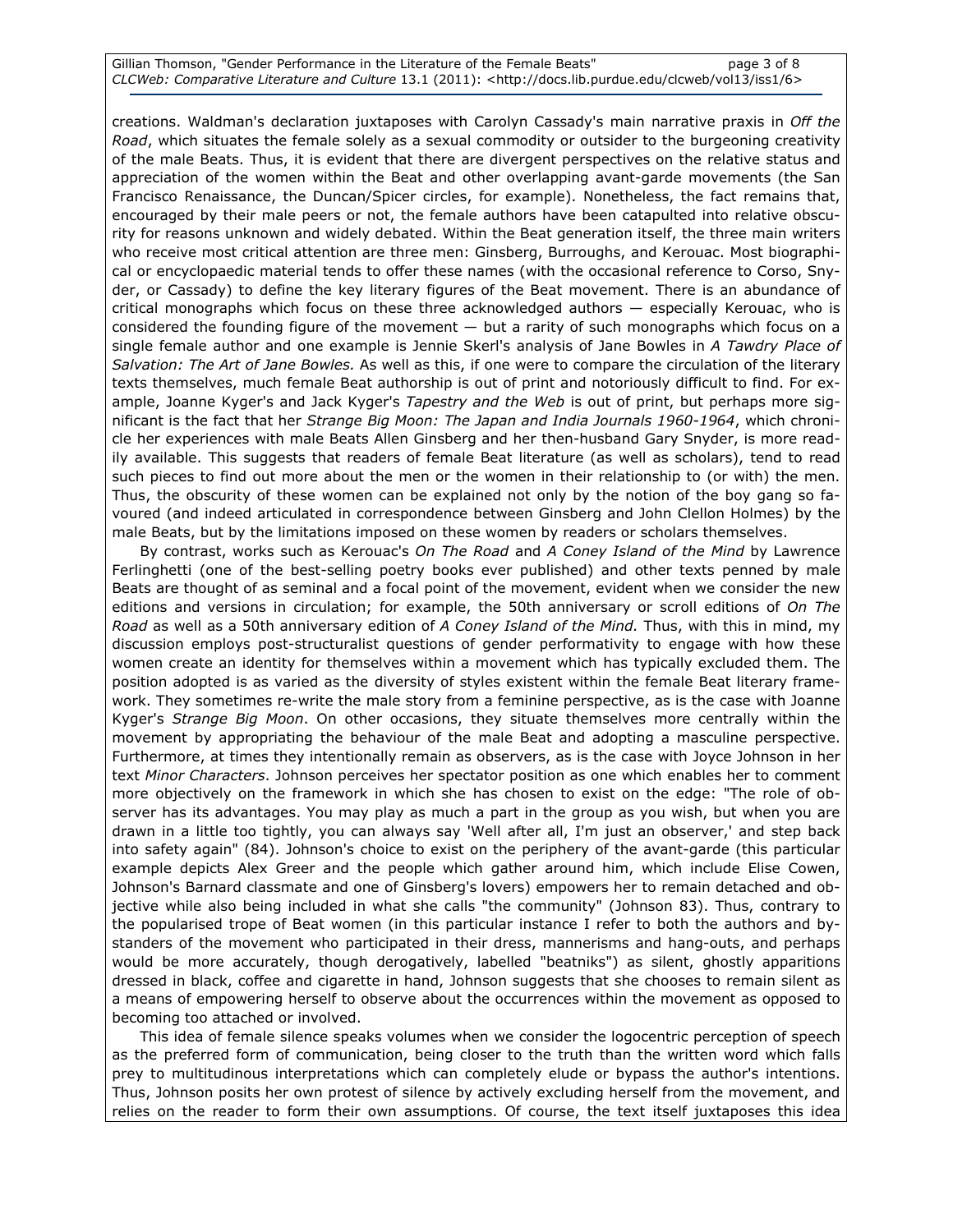Gillian Thomson, "Gender Performance in the Literature of the Female Beats" page 4 of 8 CLCWeb: Comparative Literature and Culture 13.1 (2011): <http://docs.lib.purdue.edu/clcweb/vol13/iss1/6>

when we perceive its ultimate aim  $-$  it is Johnson's method of positioning herself at the centre of the Beat phenomenon, as it denotes Johnson's two-year relationship with Kerouac (1956-1957) at perhaps the peak of his career, when On The Road is about to be published and that will later establish Kerouac as an outlaw, an anti-hero in the style of James Dean in Rebel without a Cause. In this sense, then, Minor Characters appears to be a contradictory text; sometimes we get the impression that Johnson does not feel like she belongs to the counter-cultural group of Beat while on other occasions she wishes to re-write and include herself in the history from which she has been excluded. For example, Johnson considers a photograph of Kerouac with her in the background. She has been cut out of the photo: "In a Gap ad for khakis, I came upon Jack Kerouac posed on a warm September night outside a bar on MacDougal Street called the Kettle of Fish. Part of the original shot had been cropped away. In it, well out of the foreground, arms folded, dressed in black of course, with a look on her face that suggests waiting, you would have found an anonymous young woman" (xxv). As well as denoting the advertising power of the anti-hero (Burroughs also did an advertisement for the sports brand Nike), this extract is the author's materialisation of the female presence in a literary world dominated by men. It also establishes Johnson's powerful connection to Kerouac in her nostalgic account of events — she remembers it as a "warm September night" and fills in the external details of the surroundings which encapsulate the photograph, resulting in a transition from feminine absence to presence. Note how she is in the background, dressed in black, almost fading into the shadows – thus, this photograph acts as a symbol for the larger discourse of the secondary status accorded to Johnson and other females within the Beat enclave. Furthermore, Johnson establishes the idea that the female identity; indeed, her own identity, is compromised by this historical omission of the female, as she appears as an anonymous young woman.

There are other examples throughout Minor Characters, however, when she suggests that her sense of self comes primarily outside of her role as Kerouac's girlfriend (and author in her own right), and indeed, in the years after the Beat phenomenon has come to the fore: "I look in the index of the book with the snapshot of Jack and Allen and the others, and there I find: Joyce Glassman. And half a dozen page references, having to do with approximately one-twentieth of my life, 1957-1959, when I used to have that name" (Johnson 6). In this instance, Johnson attempts to dissolve her ties to the Beat movement, citing it as a relatively inconsequential time in her life, suggesting that it has made little or no impact on her future projection of self. Note how detached the authorial voice is, almost as if Johnson perceives herself as a character, and not a real person, within the Beat narrative. This idea is reinforced by Johnson's endeavour to initially hide her bohemian circle of friends from her parents. Indeed, she lives something of a double life for a time, resulting in a conflicted identity: "Invisibility had become my unsatisfying resolution of the outside/inside problem. Moving back and forth between antithetical worlds separated by subway rides, I never fully was what I seemed or tried to be" (Johnson 41). At this point in the narrative of Minor Characters, Johnson has not yet encountered the Beat writers or met Kerouac. Instead, this aspect of her life chronicles her subway journeys to The Village with her friend Maria in her early teens. It is at this point that Johnson begins to move away from the expectations of her parents and carve out a new identity for herself. However, unlike some of the other women (Diane di Prima, for example), Johnson's quest for female independence is a transformation which is never convincingly complete. In other words, Johnson is a young, middle-class girl who finds herself immersed in a culture which at times we are led to believe she is never completely at ease in. Indeed, before leaving for college she becomes completely disillusioned with the bohemian lifestyle she has been involved in, and resolves to form a new identity that is more collegiate than bohemian.

Johnson's gender performance fluctuates between two normatively polarised milieus — that of the collegiate, which can be loosely interpreted as "Square," and that of the bohemian which roughly denotes "Beat." In this sense, then, Johnson deconstructs this polarisation and perceives her own performance, the doing of the female gender, as a consistently fluctuating position, eluding binarised identification of Square or Beat, collegiate or bohemian. Thus, Johnson neither denaturalizes nor subverts the norm, a position which Judith Butler would encourage us to see as something of an unproductive pursuit resulting in an unintended reidealization of the norm (Butler, Bodies That Matter 129). Instead, Johnson moves from one performative extreme to the other, evident when we consider her superficially Square aspirations for her forthcoming life at Barnard College: "My idea of the life that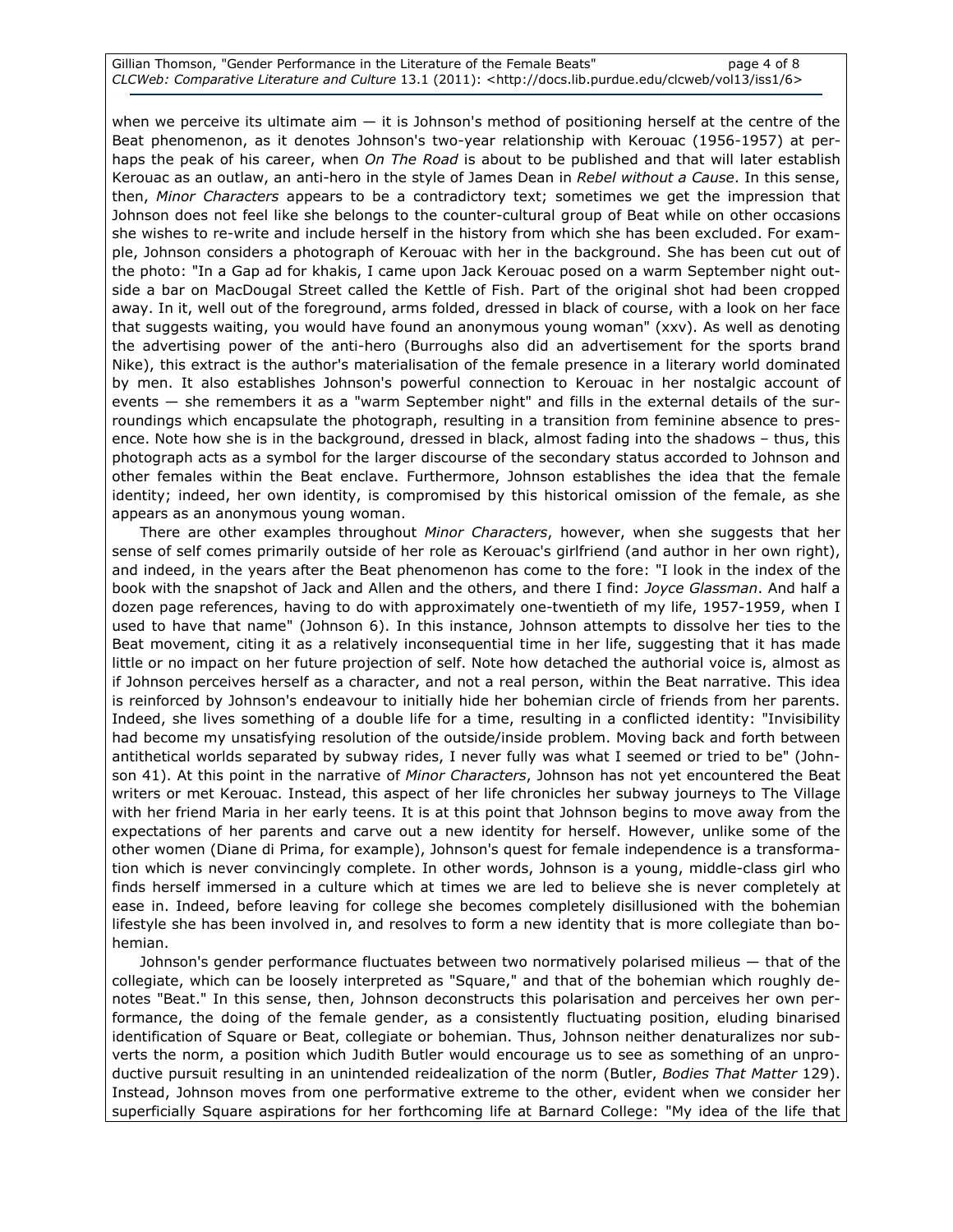Gillian Thomson, "Gender Performance in the Literature of the Female Beats" page 5 of 8 CLCWeb: Comparative Literature and Culture 13.1 (2011): <http://docs.lib.purdue.edu/clcweb/vol13/iss1/6>

would await me in college was a composite of images from three main sources: the works of F. Scott Fitzgerald, Mademoiselle magazine, and the campus department of Lord and Taylor" (47). The image presented here suggests that Johnson hopes her college life will be glamorous, sophisticated and superficially independent. Mademoiselle magazine published short stories by noted authors such as Truman Capote and Tennessee Williams. Sylvia Plath was a guest editor at the magazine in the summer of 1953 and indeed her experience of this became the inspiration for her eschewed autobiographical novel The Bell Jar. However, Mademoiselle was more renowned for its fashion editorials and relationship advice columns than its literary prowess. Thus, as a budding collegiate attempting to deceive her academic peers by wearing strings of pearls and cashmere sweaters, Johnson hopes her life at Barnard will be worlds away from the less glamorous vision of bare apartments and sexual debauchery she has left behind. The collage of imagery offered in this example is in sharp contrast to the Beat lifestyle. Instead, Johnson's vision of life in college is a bourgeoisie portrait of Johnson's Square alterego, simulating a deviation from the perhaps more radical Beat vision of rucksack wanderers and spontaneous adventure (this is an over-generalisation, of course). Thus, Johnson possesses a powerful awareness of how she performs her gender and how there are multiple permutations and combinations which can alter her performance. This particular example signifies a move away from alterity and a return to the normative. However, whether simulating the norm or re-embarking along the path of deviation (a path which itself is never fully detached from the norm), Johnson's performance intentionally remains incomplete. She is never fully Beat or Square (and indeed, even reducing her performance to these two poles oversimplifies things); she instead exists as a mutating and ever-evolving hybrid of the two.

For a time, Johnson performs successfully her gender in acquiescence with constructions of refined collegiate. However, when she encounters Elise Cowen for the first time, Cowen immediately sees through the constructive, performative veil: "I did not want to know Elise Cowen, who clearly was not collegiate and whom I could tell at a glance was even beyond the effort of trying. She introduced herself in such a low voice I had to ask her to repeat her name. But her eyes insisted, 'I do know you. We have been to the same places. And isn't it ridiculous for us to be here?' And all the while, in my plaid and lamb's wool, I'd hoped I blended in so perfectly" (51). Although Johnson may have assumed temporarily the dress code and behaviour of a sophisticated Barnard student, Cowen voyeuristically perceives this conscious attention to performance and simulation. On the other hand, Cowen herself is "beyond the effort of trying" which firmly establishes Cowen as the Other in terms of disillusionment regarding her appearance, suggesting that she should try to act out this performance. The authorial tone insists that Cowen's gender performance is excessively polarised, and does not possess the adaptable, chameleon-like qualities of Johnson's. In other words, Johnson incites the reader to conjecture that Cowen's identification with only one aspect of gender performance has actually created a ghostly, self-conscious apparition with a fragmented sense of self — Cowen's introverted, painfully self-aware communication testifies to this. Thus, Johnson admonishes the idea that conjoining the normatively polarised (loosely recognized as Beat versus Square), as opposed to valuing one set of constructive modes over the other, will result in a more fluid and liberating (to a degree) representation of gender performance. Furthermore, Cowen's uncompromising inscription of what we might call Beat constructions encapsulates Butler's observation that "the discourse of freedom in which one makes the claim of emancipation suppresses the very energies it purports to unleash" (Butler, Excitable Speech 136). In other words, Cowen's incessant loyalty to Beat performativity, contrary to emancipating her in terms of gender, actually leads to a more powerful suppression than if she were to present herself as an open text, willing to engage simultaneously with normatively dichotomised modes of performance. Note what Johnson calls the "bleak prophecy" of Cowen's middle name, "Nada," as an additional justification of this argument: "Literally it means Nothing — Nothing and Nothingness," Elise said with a certain melancholy pride (54). Johnson's representation of Cowen's identity, her appropriation and translation of gender constructs, are all forged in a repressive simulation of what she perceives to be Beat tropes. Thus, Cowen may claim emancipation from the mainstream norms of the Square, the collegiate, the bourgeoisie, but, as Judith Butler suggests, such claims do little but uphold and reify the norms from which we persuade ourselves we are emancipated. To suggest freedom from the normative ingratiates the power of such a construction to hinder our freedom and calls into question the authenticity of this emancipation. Furthermore, to insist we are free or emancipated enters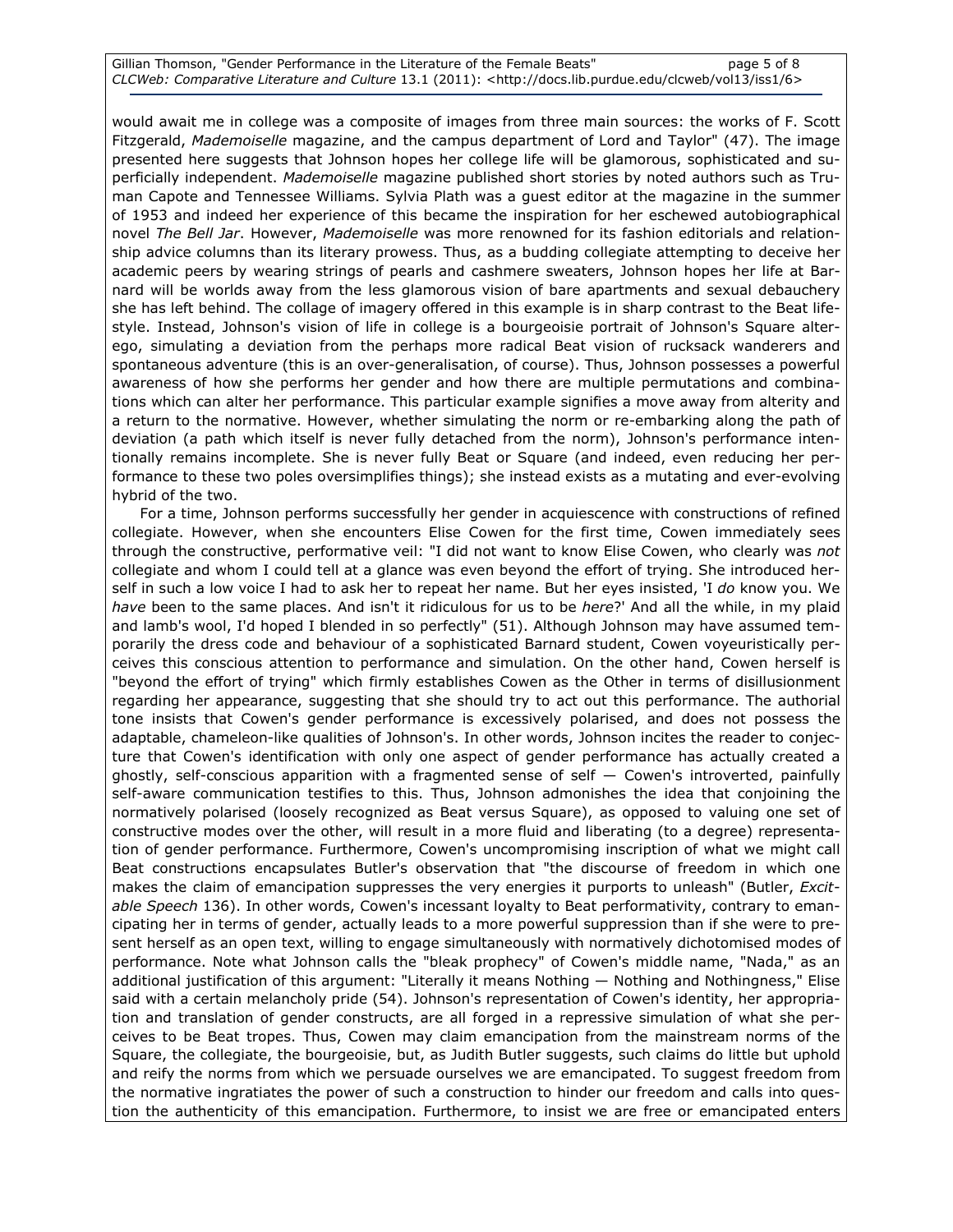into a discourse of freedom, which in itself forms part of the larger discursive framework which imprisons us in the first place. Therefore, Cowen's outright rejection of the dress and behavioural codes of the Barnard collegiate female is presented to us as an inert, lethargic performance, resistant to modification or renewal. Conversely, Johnson's gender performance is like the swing of a pendulum, never resting in one place, but reverberating and continuously changing.

This deceptive appearance of emancipation versus the actual reality of a more deeply embedded imprisonment can be applied to the legacy of the female Beats on a larger scale — they claim their emancipation from the repressive society in which they attempted to embody freedom only to find themselves subjected to new forms of power and suppression within the Beat subculture. This subjectification of the feminine occurs in John Clellon Holmes's novel Go (sometimes credited as the first Beat novel). In Minor Characters, Johnson recounts her own reading of the novel and responds to Holmes' representation of female characters, where they most often appear as compositions of several people, fragmented and vague: "they were mere anonymous passengers on the big Greyhound bus of experience. Lacking centers, how could they burn with the fever that infected his young men? What they did, I guess, was fill up the seats" (Johnson 79). Similar to Kerouac's portrayal of women in On The Road, Holmes silences the female and designates them as passive seat-fillers, shadowy imitations of the feverish, insightful men. This reinforces the idea that Beat women, in an attempt to emancipate themselves from gender norms within their larger society, found themselves immersed in new discursive norms within the Beat subculture which silenced them. This silencing is significant if we consider that recognition derives primarily through verbalised communication, the logos. As Butler observes, "the terms that facilitate recognition are themselves conventional, the effects and instruments of a social ritual that decide, often through exclusion and violence, the linguistic conditions of survivable subjects" (Butler, *Excitable Speech* 5). Thus, the Beats are merely an alternate configuration of the larger social ritual which fails to recognise the feminine through the conventional appropriation of violence and exclusion. In other words, although consistently hailed as a marked deviation from culture, a countercultural assemblage, the Beats (both male and female) entered into this larger discursive framework of failing to recognise the Other. Therefore, the silence and passivity typically attributed to the female in the Beat movement connects the countercultural to the mainstream in a less polarised, more overlapping and mutually dependent structure. Furthermore, Butler asserts that "silence is the performative effect of a certain kind of speech, where that speech is an address that has as its object the deauthorization of the speech of the one to whom the speech act is addressed" (Butler, Excitable Speech 137). In regards to the Beats, then, the object of this speech is the deauthorization and exclusion of the female voice in favour of a predominantly male literary group. The resultant silence of the female, then, is the conventional performative effect of this. Thus, by giving them a voice, we give the female Beats new authority and modes of resistance to the origins of the speech which initially silenced them.

With this general thematic recurrence of an unabashedly mobile existence between polar opposites, whether they be masculine/feminine or Beat/Square, we perceive a pattern in the texts which admonish the idea that one does not necessarily have to cling to one aspect of gender or its performance, but can choose different threads or different discursive gender modes to achieve a re-inscribed feminine subjectivity. With this in mind, Hettie Jones's *Drive poems* will now be briefly examined to see if her own appropriation, and perhaps modification, of gender codes echoes the textual evidence offered so far. The collection of poems adopts a common theoretical thread; metaphorical allusions to mobility and being in motion, which reverberates with the idea of a gender performance which never rests fully on one pole. Jones adheres to the idea of an amalgamated gender, a performance composed of many parts, in the following lines: "I have always been at the same time / woman enough to be moved to tears / and man enough / to drive my car in any direction" (11). Men, for Jones, represent spontaneity, while women represent compassion and empathy. Her performance of her gender, however, encompasses these varying traits. Jones combines the masculine and feminine in a way which denotes the multiplicitous and constructed nature of gender - she chooses to adopt the traits which (as she perceives) are not usually associated with the feminine. Additionally, she puts forward a feminine perspective of the male Beat road trip, the adventures and "kicks" found on the open road, which suggests that Jones incites an inclusion of the female into the foreground of Beat culture. Thus, she re-inscribes the feminine into a space which is usually thought to be dominated by men. Jones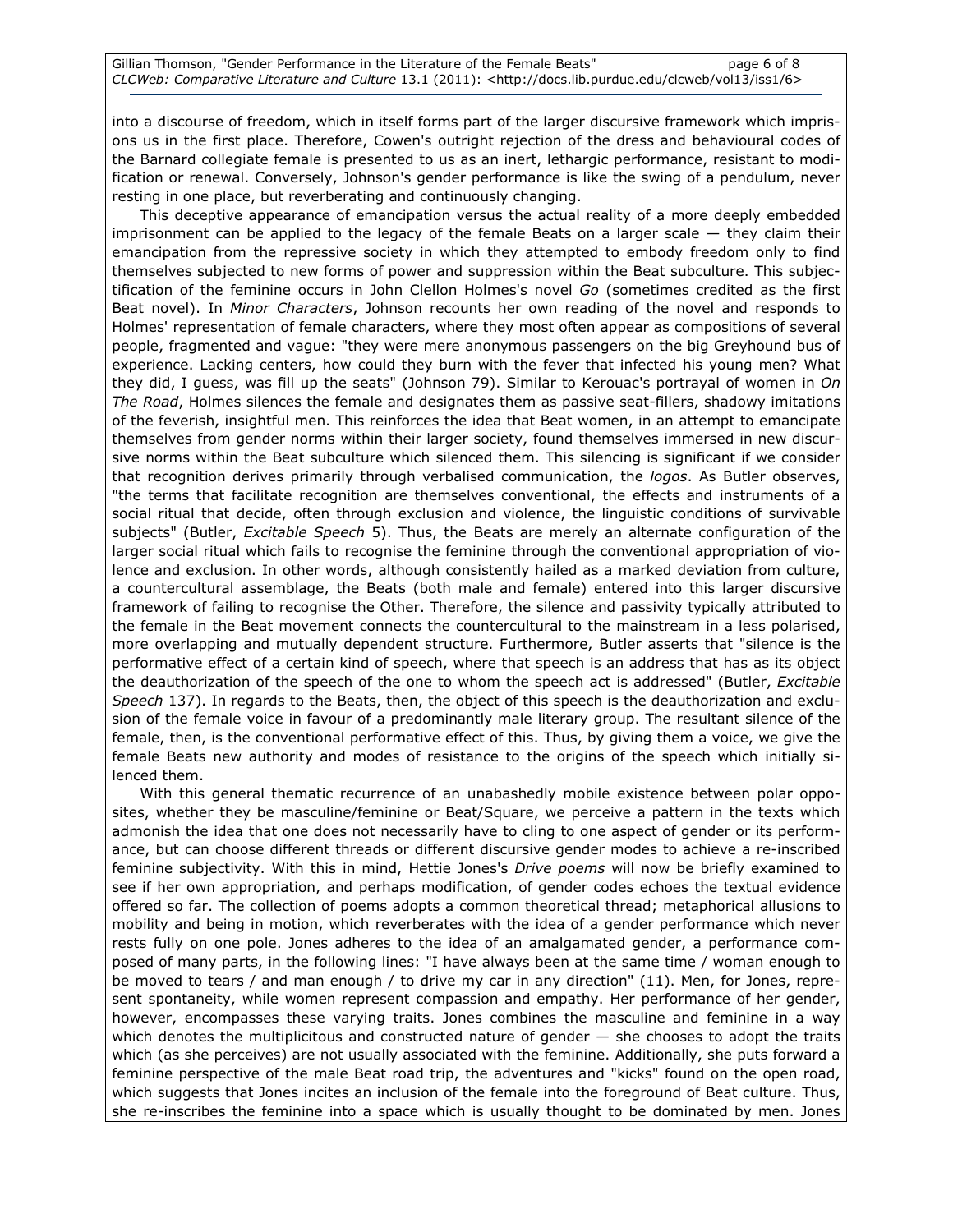enlarges her theoretical speculations to pursue an ideal of a unified group of women writers. The imagery put forward is strikingly reminiscent of King Arthur and his round table of wise men, who were the principle decision-makers in the kingdom: "Take me / surely to where I am now, in this perfectly / rounded silence, at this table of women, / writing" (17). It is the silence which is "rounded" but Jones manages to create a kind of cyclic whirlwind which derides the standard tropes of women as silent chicks — they are not silent because they have nothing worthwhile to say. Instead, their silence is owing to their preoccupation with capturing through words their own experiences and perspectives. These experiences, because the women are all gathered around a table, not only creates an air of camaraderie and community, but also suggests a unified concern with perhaps rewriting their history, from a feminine as opposed to a masculine position. Thus, Jones asserts that there is something which needs re-written; that language in its present state is omitting something about women's experience and is part of the ideological standard which appropriates the idea of the Other to regulate and normalise what it means to be a woman. It is evident, then, that Jones advocates a mitigation of these fundamental precepts as a means of undermining a restrictive gender performance.

This concept of a more fluid construction of gender is reproduced when Jones voices the adaptations that are made when one is without a masculine presence: "but now it's on me / I switch roles, I fix / the roof, I have to / love myself / the way I never did / before" (30). The speaker in the verse cites the added responsibility that derives from the appropriation of both masculine and feminine cultural constructions. This responsibility is not only found in the menial, practical tasks of everyday life, but it also involves a degree of independence and the ability to find definition and a sense of identity outside of being involved with a man. Thus, Jones suggests that the feminine sense of identity may be repressed by the domination of the male, and it only becomes renewed in times of confident self-reliance. Jones was married to LeRoi Jones, who later became known as Amiri Baraka. Baraka was a figure who was very much in the limelight for his involvement in the Black Arts movement as well as his strong ties to the Beats. Similar to Johnson's postulation that women were minor characters, then, and Kyger's elucidation of the mentor/protégée binary opposition, here we have a similar representation which partially fulfils the historical predilection of the identity of the female Beat as a referential offshoot of the autonomous identity of the male. Jones does not remain fixed to this notion, however, and in the following example she remodels the autonomous male as an upheaval of normative gender discourses: "hold my image he says / prove my existence he says / sometime I'll be real" (36). Contrary to the ghostly image of the female as a kind of non-presence, a holographic simulation of the real, Jones posits the male in a similar way which detaches the masculine from the normative, preferential status according to bilateral, dialectical tropes. Thus, she revises the prevailing western concepts of the superior status of the masculine and materialises the masculine as a simulated copy of the real; an intangible entity, who needs proof of his existence. Jones, then, substantiates the claim that in order to dismantle and refigure (to a degree) the precepts which guide the performance of the female gender, we must dissociate and distort the normative as a means of attempting to undo and reassign such norms.

Jones does not only commandeer a protestation against the inhibitions of gender performance by undermining the prevalence and authority of the masculine; there are examples which reclaim and revise the feminine as a means of balancing the dichotomous scales, so to speak. Consider the following example where the female speaker escapes the restrictions of her life via the unconscious realm: "That night she dreams / a doorway out of / the flowered walls / of her ordinary life. / She sees herself in a larger, / darker, louder place / her body ecstatic / her thoughts like wild vines" (70). Note firstly the significant instance of enjambment connecting the first and second lines of the stanza: the speaker does not simply dream about a doorway; the running on line suggests that the dream is also the actual doorway. Therefore, Jones deconstructs the binary between the conscious and the unconscious world and suggests that dreams can provide tangible visions. Furthermore, this vision encompasses another deconstructive element; note how the speakers thoughts are "like wild vines," which blurs the boundary between the mind and the body, two signifiers which are, as previously insinuated, situated as polar opposites. Note also how the constructions which guide the waking life of the female speaker become distorted symbols in her dream ("the flowered walls of her ordinary life"), casting them as illusory elements where they are usually perceived as the real, or the tangible. Consequentially, then, Jones suggests that the real, or the tangible, is just as illusory as the dream; therefore, she demonstrates an awareness of the constructed nature of things. This example specifically denotes